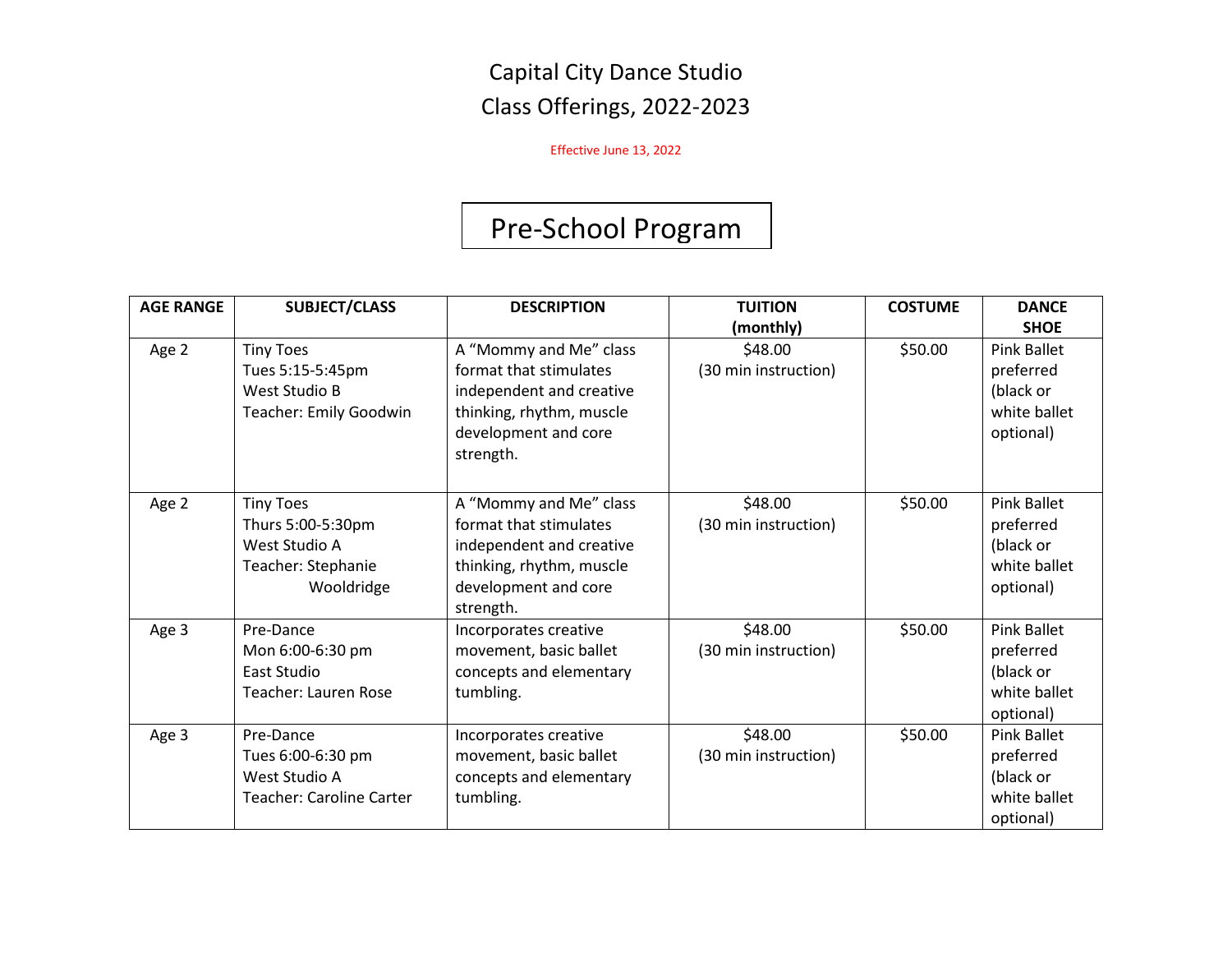| <b>AGE RANGE</b> | <b>SUBJECT/CLASS</b>                                                                    | <b>DESCRIPTION</b>                                                                                                                                                             | <b>TUITION</b><br>(monthly)     | <b>COSTUME</b> | <b>DANCE</b><br><b>SHOE</b>                                               |
|------------------|-----------------------------------------------------------------------------------------|--------------------------------------------------------------------------------------------------------------------------------------------------------------------------------|---------------------------------|----------------|---------------------------------------------------------------------------|
| Age 3            | Pre-Dance<br>Thurs 5:00-5:30pm<br>West Studio B<br>Teacher: Kristen Fuchs               | Incorporates creative<br>movement, basic ballet<br>concepts and elementary<br>tumbling.                                                                                        | \$48.00<br>(30 min instruction) | \$50.00        | Pink Ballet<br>preferred<br>(black or<br>white ballet<br>optional)        |
| Age 3            | Pre-Dance<br>Thurs 5:15-5:45pm<br><b>East Studio</b><br>Teacher: Artie Eastman          | Incorporates creative<br>movement, basic ballet<br>concepts and elementary<br>tumbling.                                                                                        | \$48.00<br>(30 min instruction) | \$50.00        | <b>Pink Ballet</b><br>preferred<br>(black or<br>white ballet<br>optional) |
| Age 3            | Pre-Dance<br>Sat 10:00-10:30am<br>West Studio A<br><b>Teacher: Kristen Fuchs</b>        | Incorporates creative<br>movement, basic ballet<br>concepts and elementary<br>tumbling.                                                                                        | \$48.00<br>(30 min instruction) | \$50.00        | <b>Pink Ballet</b><br>preferred<br>(black or<br>white ballet<br>optional) |
| Age 4-5          | PS Ballet/Gymnastics<br>Mon 6:00-6:45pm<br>West Studio B<br>Teacher: Kristie Wooldridge | Available for younger<br>students who benefit from<br>experiencing two subjects in<br>a single-class format. Ballet<br>technique introduced as well<br>as elementary tumbling. | \$58.00<br>(45 min instruction) | \$50.00        | <b>Pink Ballet</b><br>preferred<br>(black or<br>white ballet<br>optional) |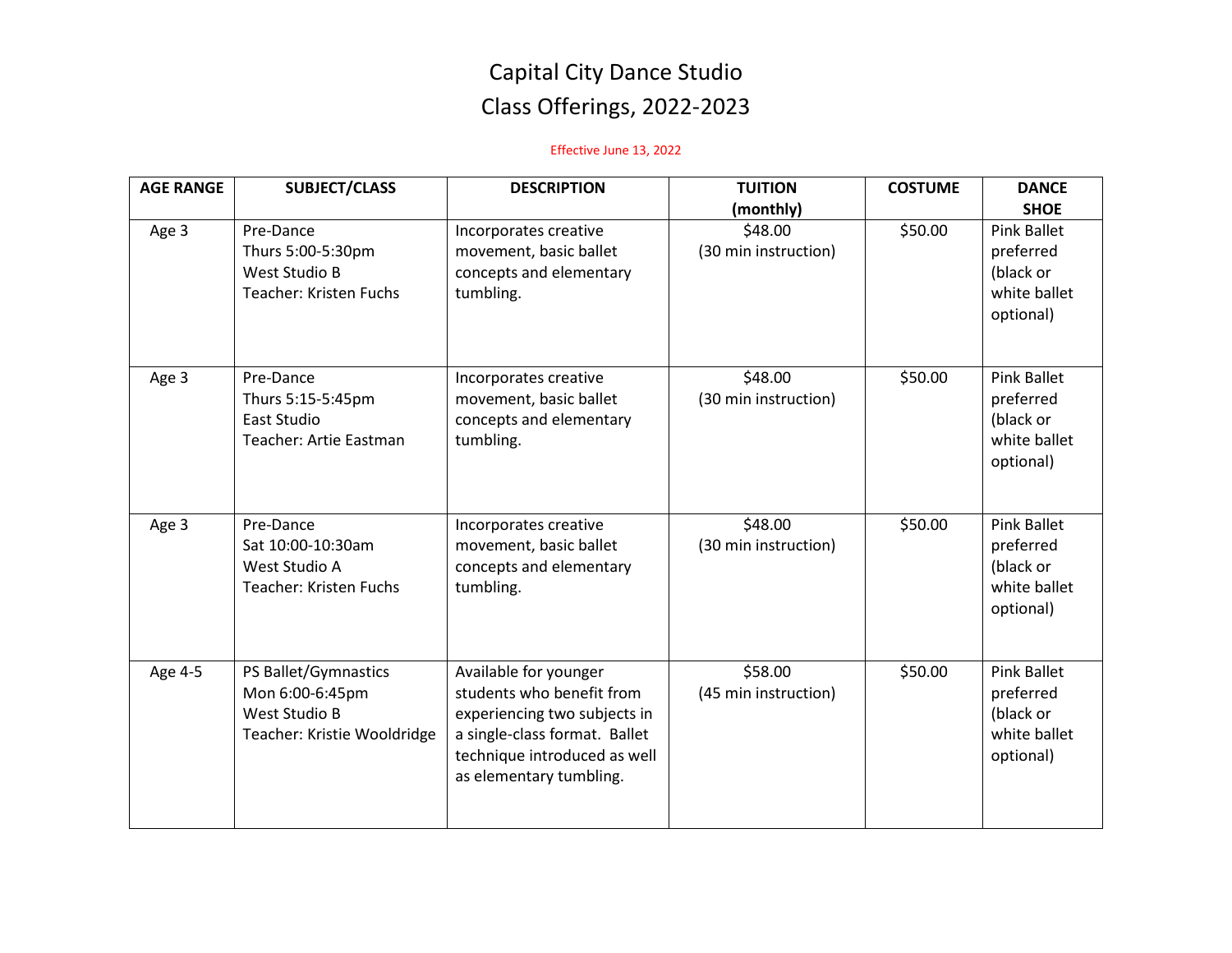| <b>AGE RANGE</b> | <b>SUBJECT/CLASS</b>                                                                               | <b>DESCRIPTION</b>                                                                                                                                                             | <b>TUITION</b>                               | <b>COSTUME</b> | <b>DANCE</b><br><b>SHOE</b>                                               |
|------------------|----------------------------------------------------------------------------------------------------|--------------------------------------------------------------------------------------------------------------------------------------------------------------------------------|----------------------------------------------|----------------|---------------------------------------------------------------------------|
| Ages 4-5         | PS Ballet/Gymnastics<br>Tues 5:15-6:00pm<br>West Studio A<br><b>Teacher: Caroline Carter</b>       | Available for younger<br>students who benefit from<br>experiencing two subjects in<br>a single-class format. Ballet<br>technique introduced as well<br>as elementary tumbling. | (monthly)<br>\$58.00<br>(45 min instruction) | \$50.00        | <b>Pink Ballet</b><br>preferred<br>(black or<br>white ballet<br>optional) |
| Ages 4-5         | PS Ballet/Gymnastics<br>Wed 6:00-6:45pm<br><b>East Studio</b><br>Teacher: Emily Goodwin            | Available for younger<br>students who benefit from<br>experiencing two subjects in<br>a single-class format. Ballet<br>technique introduced as well<br>as elementary tumbling. | \$58.00<br>(45 min instruction)              | \$50.00        | <b>Pink Ballet</b><br>preferred<br>(black or<br>white ballet<br>optional) |
| Ages 4-5         | PS Ballet/Gymnastics<br>Thurs 5:30-6:15pm<br><b>West Studio B</b><br><b>Teacher: Kristen Fuchs</b> | Available for younger<br>students who benefit from<br>experiencing two subjects in<br>a single-class format. Ballet<br>technique introduced as well<br>as elementary tumbling. | \$58.00<br>(45 min instruction)              | \$50.00        | <b>Pink Ballet</b><br>preferred<br>(black or<br>white ballet<br>optional) |
| Ages 4-5         | PS Ballet/Gymnastics<br>Sat 10:30-11:15am<br>West Studio A<br><b>Teacher: Kristen Fuchs</b>        | Available for younger<br>students who benefit from<br>experiencing two subjects in<br>a single-class format. Ballet<br>technique introduced as well<br>as elementary tumbling. | \$58.00<br>(45 min instruction)              | \$50.00        | <b>Pink Ballet</b><br>preferred<br>(black or<br>white ballet<br>optional) |